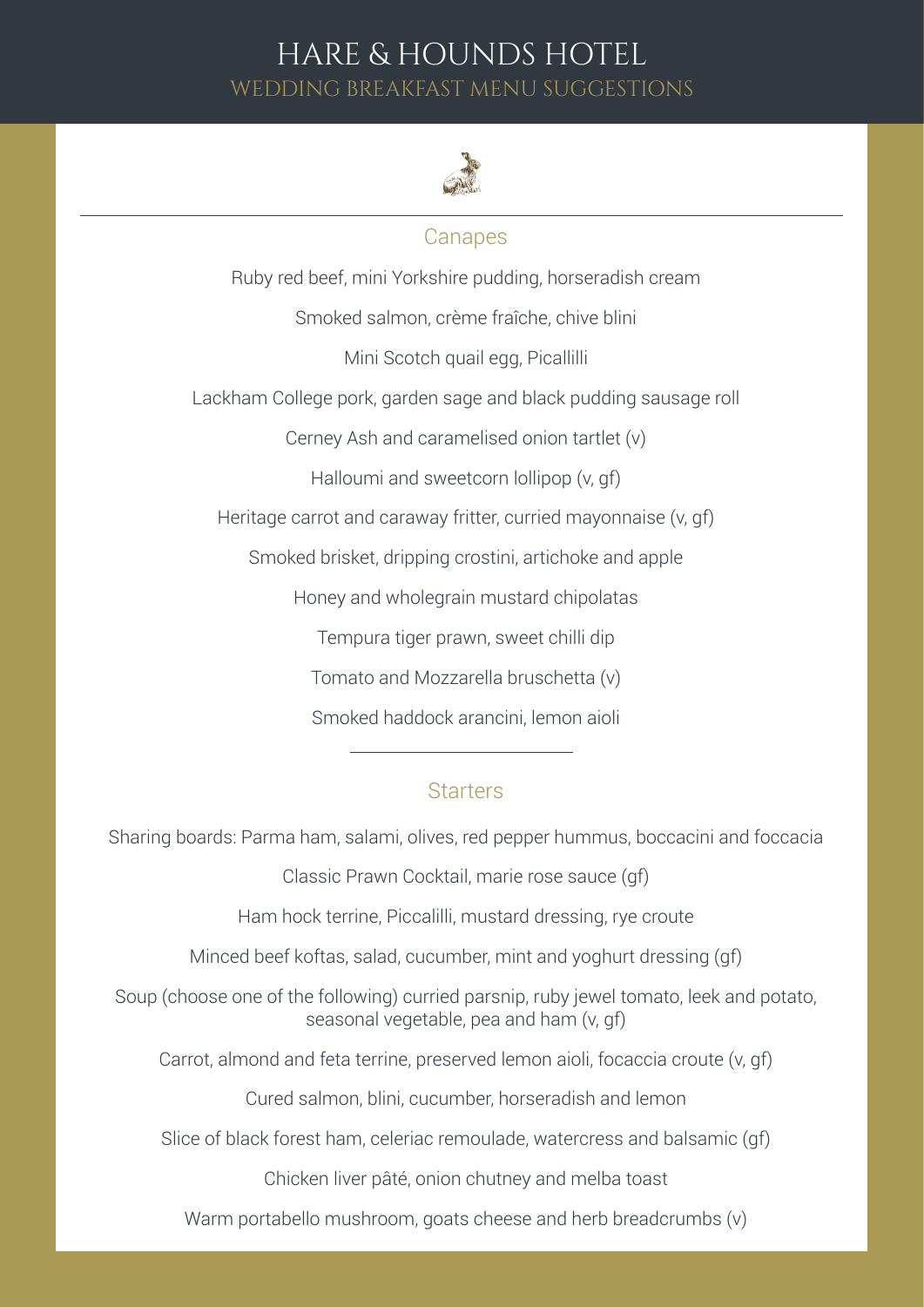## HARE & HOUNDS HOTEL WEDDING BREAKFAST MENU SUGGESTIONS



Salad of slow roast beef, Horseradish cream, balsamic onions and watercress (gf)

Asparagus and Marlborough mushroom salad, crispy duck egg (v)

### Main courses

Slow cooked pork belly, french beans, braising juices (gf)

Roast beef, Yorkshire pudding, seasonal vegetables, pan gravy

Seared fillet of seabream, braised fennel and tomato coulis (gf)

Herb crusted rack of lamb, ratatouille and black olive sauce (gf)

Pan fried salmon, wilted spinach, lemon and herb butter (gf)

Roast loin of Gloucester Old Spot Pork, apple purée, crackling, cider sauce (gf)

Confit duck leg, creamed leeks

Hare and Hounds recipe sausages wrapped in streaky bacon, seasonal greens, caramelised onion gravy (gf option available)

Braised shin of beef, confit shallots, roast parsnips, braising juices (gf)

Chicken stuffed with tarragon mousse, mushroom sauce (gf)

Baked loin of cod, capers, herbs, shallot and lemon sauce (gf)

Tart of creamed leeks, spinach, char-grilled artichokes and goats cheese pesto (v)

Celeriac and wild mushroom lasagne with blue cheese crust, wilted greens and beetroot butter (v)

Pea, mint and Barkham Blue risotto (v)

#### **Desserts**

Dark chocolate brownie, chocolate and orange sauce, Madagascan vanilla ice cream

Sticky toffee pudding, toffee sauce, clotted cream

Vanilla panna cotta, berry compote, mint sorbet (gf)

Lemon possett, orange shortbread and citrus salad